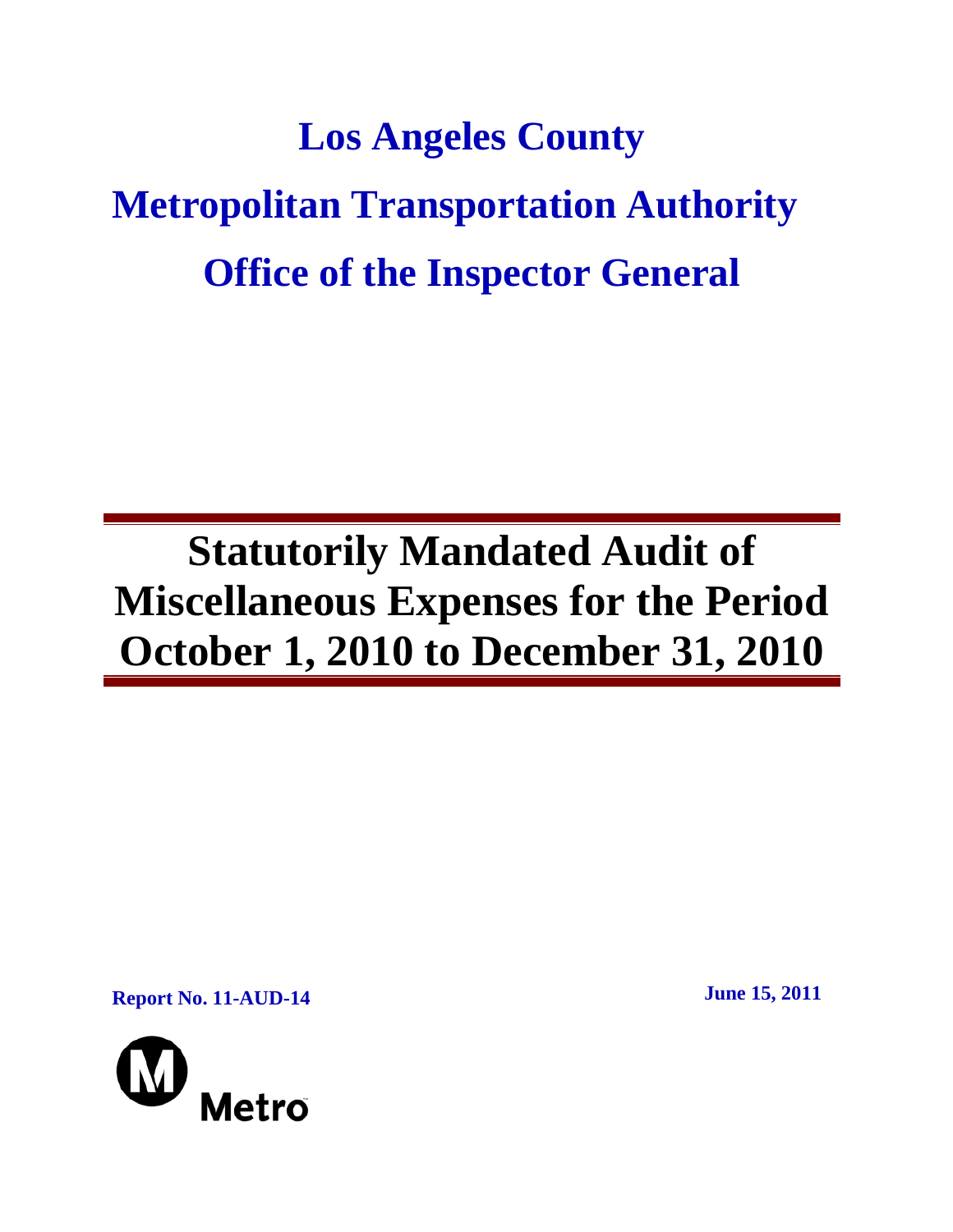## TABLE OF CONTENTS

**Page** 

| $\mathbf{z}$ |
|--------------|
| 3            |
|              |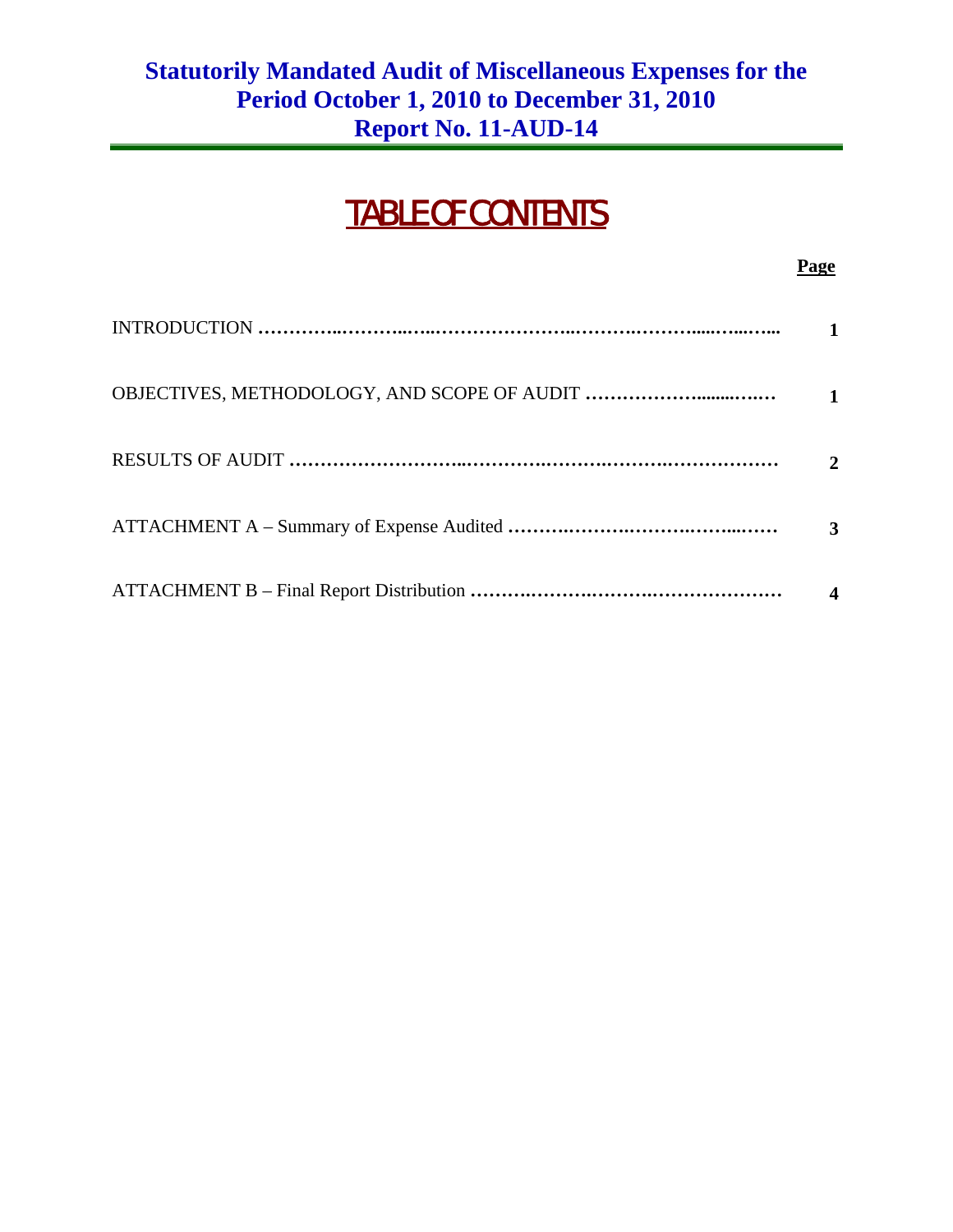

Los Angeles, CA 90017

**DATE:** June 15, 2011

**TO:** Board of Directors Chief Executive Officer

**FROM:** Jack Shigetomi Deputy Inspector General - Audits

**SUBJECT: Statutorily Mandated Audit of Miscellaneous Expenses for the Period October 1, 2010 to December 31, 2010 (Report No. 11-AUD-14)** 

## **INTRODUCTION**

 $\overline{a}$ 

This report covers the period October 1, 2010 to December 31, 2010. Our Audit of Miscellaneous Expenses was performed pursuant to Public Utilities Code (PUC), Section 130051. The Section requires that the Inspector General report quarterly to the Los Angeles County Metropolitan Transportation Authority (Metro) Board of Directors on certain miscellaneous expenses such as travel, meals and refreshments, private club dues, and membership fees.

## **OBJECTIVES, METHODOLOGY AND SCOPE OF AUDIT**

The objectives of the audit were to determine whether the sampled expenses incurred were:

- Reasonable and in accordance with policies.
- A Adequately supported with receipts, proper approvals, and other appropriate documentation.

During October 1, 2010 through December 31, 2010, total expenses were  $$1,032,933<sup>1</sup>$  for the nine accounts included in our audit — accounts of training, business meals, employee relocation, mileage/parking, schedule checkers, seminar and conference fees, business travel,

 $1$  Total does not include transactions that were \$200 or less, adjustment, and credit amounts.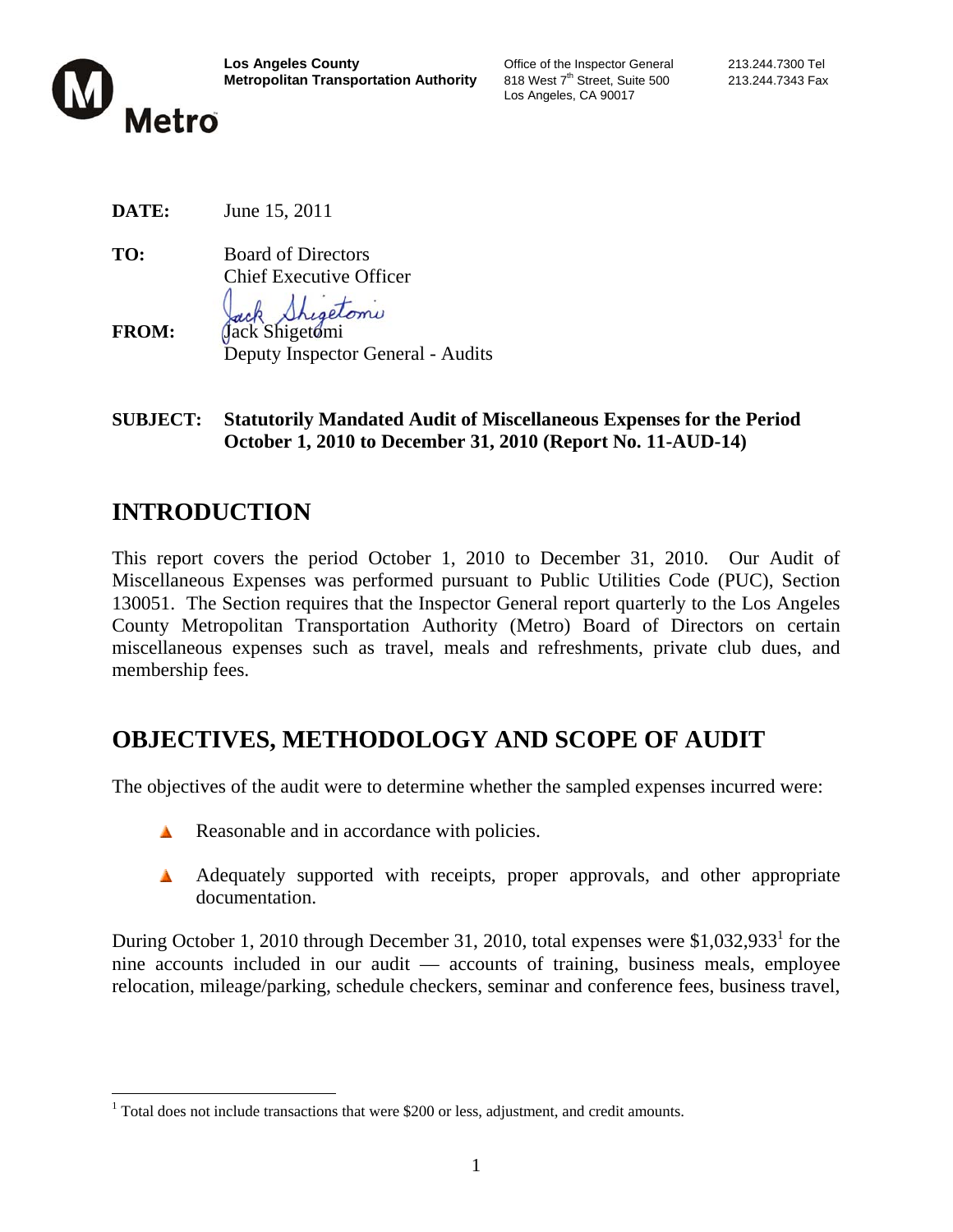#### **Statutorily Mandated Audit of Miscellaneous Expenses for the Period October1, 2010 to December 31, 2010**

#### **Office of the Inspector General Report No. 11-AUD-14**

employee activities, and other miscellaneous expenses. From these 9 accounts, we statistically selected 30 expenses and judgmentally selected 4 large expenses. The 34 expenses selected for audit totaled \$592,351 (see Attachment A for details). The expenses selected for audit were from six of the nine accounts. The remaining three accounts only had small overall dollar totals and few expense transactions.

We tested the 34 expenses by tracing and verifying information to supporting documentation such as purchase orders, payment approval form, travel authorization form, expenses approval form, and journal entries.

The audit was conducted in accordance with Generally Accepted Government Auditing Standards and included such tests of the procedures and records, as we considered necessary under the circumstances.

During the audit, we did not test the reliability and accuracy of the Financial Information System, which processed the transactions we tested. Our conclusions based on the audit results are limited to the transactions tested during this audit.

### **RESULTS OF AUDIT**

The expenses we audited for the period October 1, 2010 through December 31, 2010 generally complied with policies, were reasonable, and were adequately supported. The audit did not disclose any reportable conditions. Some minor issues raised during the audit were resolved by the Accounting Department. Specifically, three small dollar value transactions were found miscoded. Accounting Department staff agreed to make adjustments.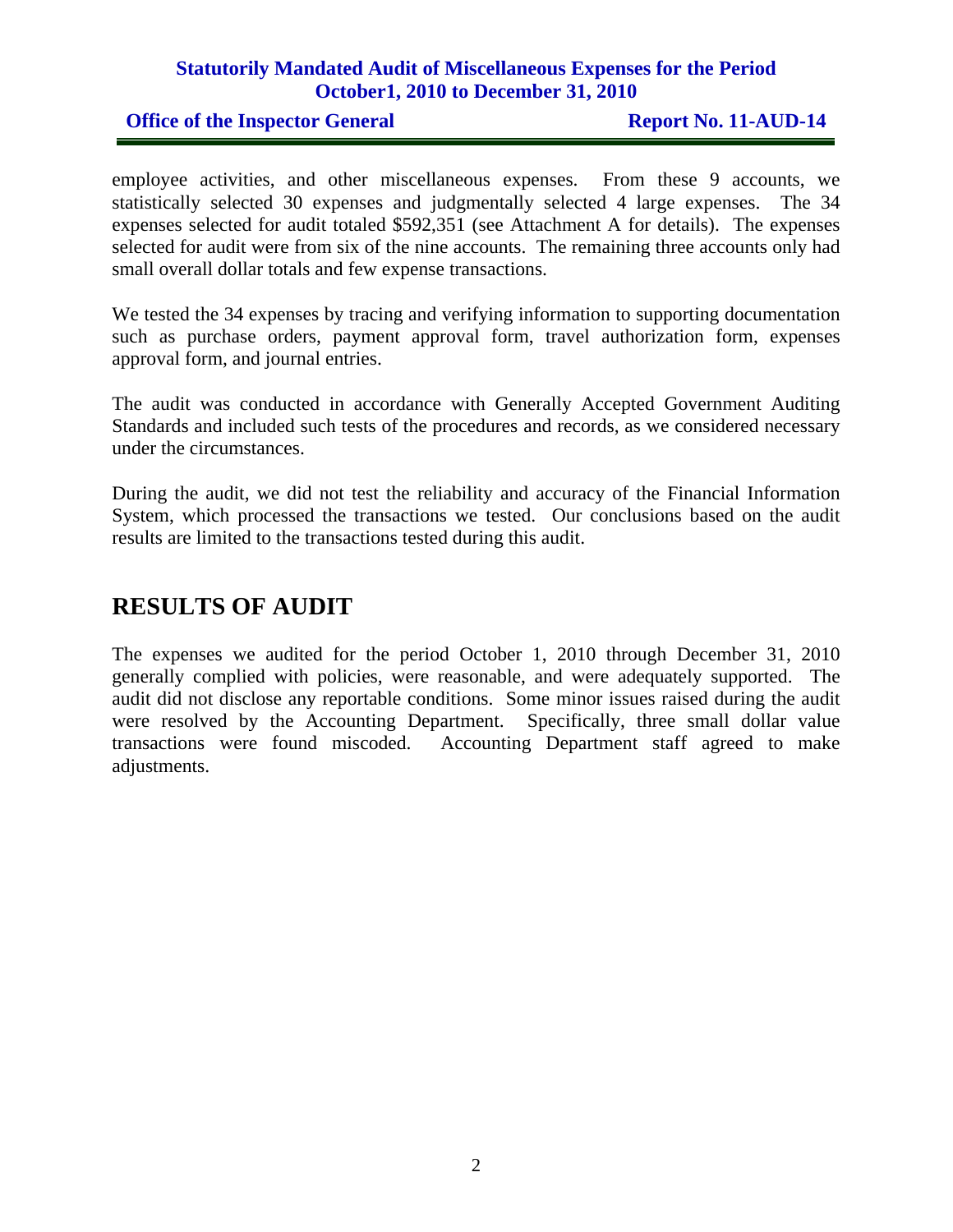|                |                                     |                               |                                | $\bullet$ |
|----------------|-------------------------------------|-------------------------------|--------------------------------|-----------|
| <b>Account</b> | <b>Account Description</b>          | <b>Total</b><br><b>Amount</b> | <b>Sample</b><br><b>Amount</b> |           |
| 50213          | <b>Training Program</b>             | \$172,096                     | \$95,690                       |           |
| 50903          | <b>Business Meals</b>               | 23,976                        | 762                            |           |
| 50908          | <b>Employee Relocation</b>          | 1,558                         | 294                            |           |
| 50910          | Mileage / Parking                   | 1,503                         | $\theta$                       |           |
| 50914          | <b>Schedule Checkers</b>            | 16,016                        | $\overline{0}$                 |           |
| 50915          | Seminar and Conference Fee          | 32,902                        | 1,525                          |           |
| 50917          | <b>Business Travel</b>              | 191,957                       | 16,783                         |           |
| 50930          | <b>Employee Activities</b>          | 3,442                         | $\overline{0}$                 |           |
| 50999          | <b>Other Miscellaneous Expenses</b> | 589,483                       | 477,297                        |           |
|                | <b>Totals</b>                       | \$1,032,933                   | <u>\$592,351</u>               |           |
|                |                                     |                               |                                |           |

## **Summary of Expenses Audited**

Note that the three accounts that were not in our sample included small amounts of money and only a few items.